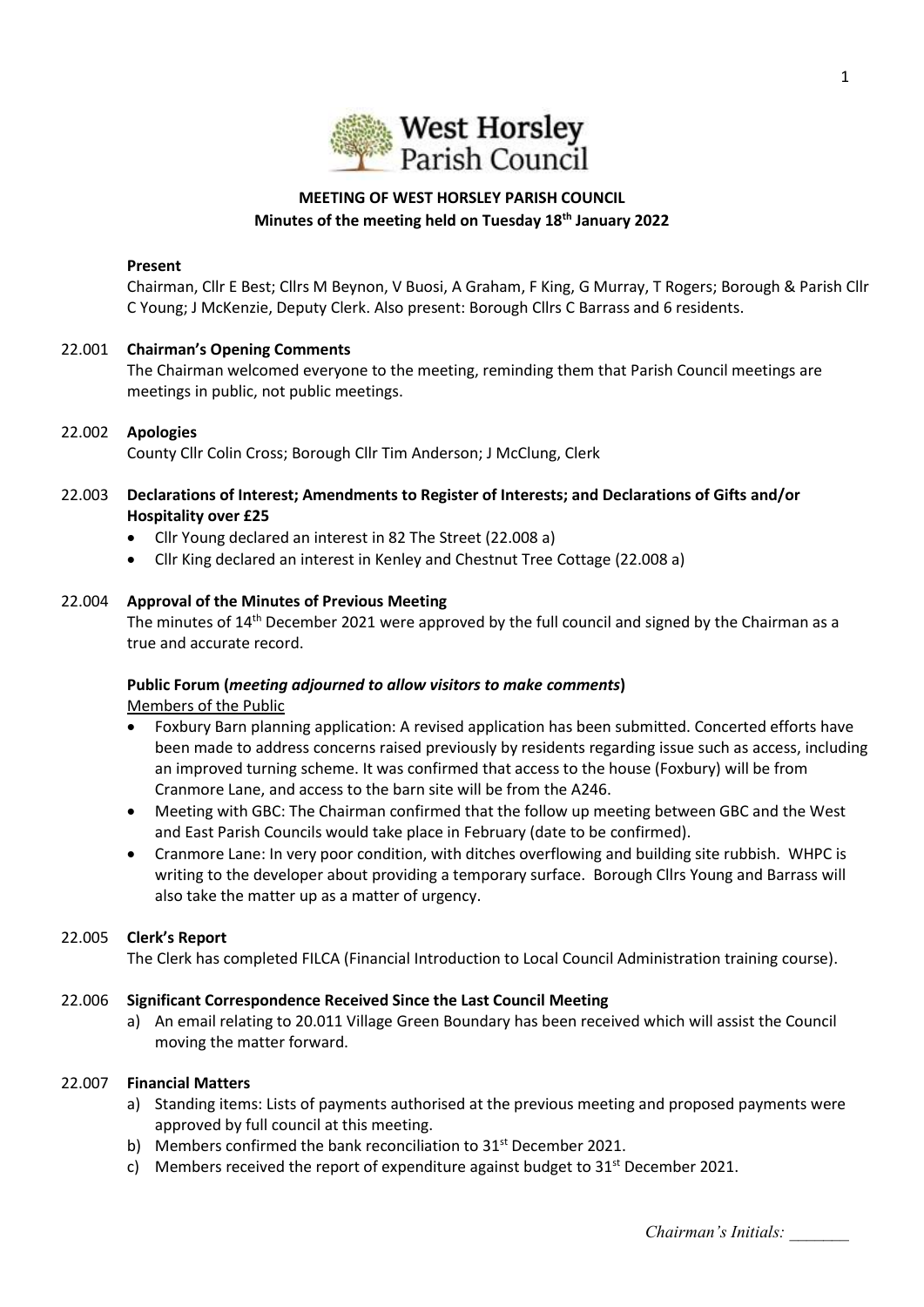### 22.008 **Planning Matters**

a) GBC Planning Applications received between Wednesday 8<sup>th</sup> December up to and including Tuesday  $11<sup>th</sup>$  January 2022. The Planning Task Group reported that it had reviewed all applications and recommended the following responses, all of which were approved as presented:

21/P/02373 Ripley Lane - *Objection* 21/P/02440 14 Northcote - *No objection* 21/P/02443 Kenley, Silkmore Lane - *No comment* 21/P/02435 Hillside Manor – *No objection* 21/P/02460 Silkmore, Silkmore Lane – *No objection* 21/P/02476 Chestnut Tree Cottage, Silkmore Lane - *Objection* 21/P/02438 Foxbury Barn, Epsom Road – *No objection* 21/P/02374 Bell & Colvill – *Objection* 21/P/02394 Land to rear of Chicane & Quintons (Lollesworth Fields site) - *Objection* 21/P/02475 West Horsley Place (Listed Buildings consent for repair of decorative plaster) - *Support* 21/P/02543 82 The Street - *Objection* (Cllr Young & Cllr King abstained) 21/P/02539 Farthingworth, Cranmore Lane - *Unable to comment due to lack of documentation*

#### b) Lollesworth Fields Submission

Members gave approval for the Planning Task Group to make minor amendments to the proposed objection to 21/P/02394 Lollesworth Fields, prior to submission to GBC.

c) GBC Planning Decisions, Enforcements and Appeals Decisions, Appeals and Enforcements were noted.

#### d) Update on Local Plan & Other Significant Developments/Project

- A37 Manor Farm A meeting between the Planning Task Group and representatives from Thakeham to establish a working relationship was successful, and a follow up meeting has been arranged for March. It is hoped that WHPC will be able to have some 'measured' influence as the development progresses.
- A39 Land to the north of West Horsley awaiting submission of planning application.
- e) Planning Consultant to Advise on Bell & Colvill Application

Members received and approved a briefing note on the provision of planning expertise to advise on the Parish Council's objection to 21/P/02374, construction of 15 residential units at the Bell & Colvill site. Members ratified the Chairman's and Clerk's decision to agree a sum of no more than £500.

f) Other Matters to Note

Cllr Murray thanked Cllr Young for all her hard work on the responses to Lollesworth Fields and Bell & Colvill, which took a huge amount of effort.

Cllr Beynon also registered thanks to Cllrs Young and Murray for their hard work. All members concurred.

#### 22.009 **Defibrillators**

Members received and approved a briefing note on defibrillator provision across the parish. In addition, a maximum of £1000 was approved for the installation of the defibrillators on the agreed external walls.

#### 22.010 **Noticeboards**

Members received and approved a briefing note to purchase new supporting posts to allow the re-use of the old village notice boards.

*Chairman's Initials: \_\_\_\_\_\_\_*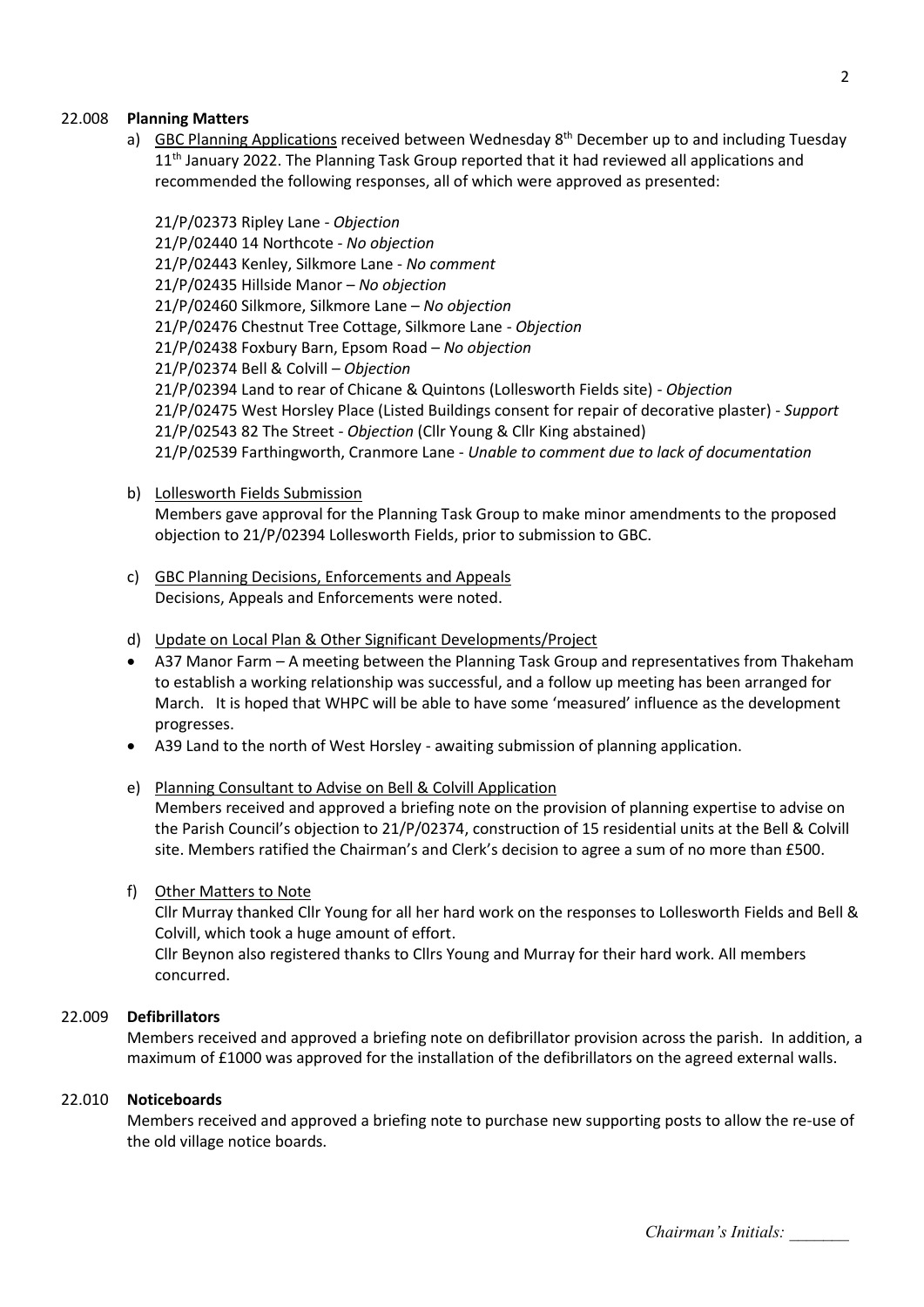#### 22.011 **Village Green Boundary**

Members received and approved a briefing note on the Village Green Boundary. A solicitor has been appointed to establish the legal boundary of the Green. A meeting with owners of 200 The Street will be arranged as soon as the solicitor's report in complete.

#### 22.012 **Surrey Hills AONB Boundary Review**

Members received and approved the draft copy of the Parish Council's submission. Members also approved further minor amendments being made to the copy prior to submission. The AONB Review Task Group will meet on 24<sup>th</sup> January to finalise the document. It was agreed that the Council will send a hard copy of its submission to Surrey Hills as well as uploading it to the official AONB Boundary Review website.

#### 22.013 **Her Majesty's Platinum Jubilee**

A joint East and West Horsley event is scheduled for Sunday 5th June at Horsley Towers. A meeting to continue discussions with East Horsley PC has been scheduled for 24<sup>th</sup> January.

There are several ideas being floated, such as: the provision of flags (sponsored); a procession to include horses; participation in the lighting of Platinum Jubilee Beacons; a service at St Martin's Church. Children will be encouraged to come to the event in costume**.** 

# 22.014 **Clerk's Laptop**

Members received and approved a briefing note for the replacement of the Clerk's laptop.

#### 22.015 **Task Group Updates**

a) Asset Management & Village Appearance:

Tennis court refurbishment due to start on 21<sup>st</sup> February and will take two weeks. Memorial bench on corner of ORN and East Lane due to be installed  $w/c$  24<sup>th</sup> January. Replacement village signage on hold pending AONB Boundary Review.

#### b) Climate Change:

The Working Group has lots of new members.

They would like to run a survey in the Spring 2022 issue of the Parish Council Newsletter.

A 'cycle to school initiative' is being discussed with the Raleigh School.

WI members are taking forward the Blue Heart verge scheme.

### c) Communications:

Youth council wish to get more involved with the Climate Change initiatives. Gigabit installation almost at an end. Openreach have asked that residents take up the offer now. WHPC to send out an email to all residents with the latest information from Openreach. Welcome pack is coming together well and will be ready in the next few weeks. Noticeboard for Youth Council is prepped and in place ready for them to paint. Your Fund Surrey is through to Stage 3 and a decision awaited.

### d) Community Events & Wellbeing:

The West Horsley in Bloom Presentation Evening will take place on Friday  $1<sup>st</sup>$  July 2022 and the Mayor has been invited. Councillors are all invited to attend.

e) Personnel

The Deputy Clerk's three-month appraisal is scheduled for 19<sup>th</sup> January.

f) Youth Council:

The new team is working well, and they are very excited about plans for this year.

#### 22.016 **Other Village Matters**

Village Event: scheduled for 10 September. Meetings are ongoing. Salt bins: need attention, especially in Shere Road. Clerk to contact Surrey Highways. The support offered by Horsley Football Club in relation to the tennis court was acknowledged.